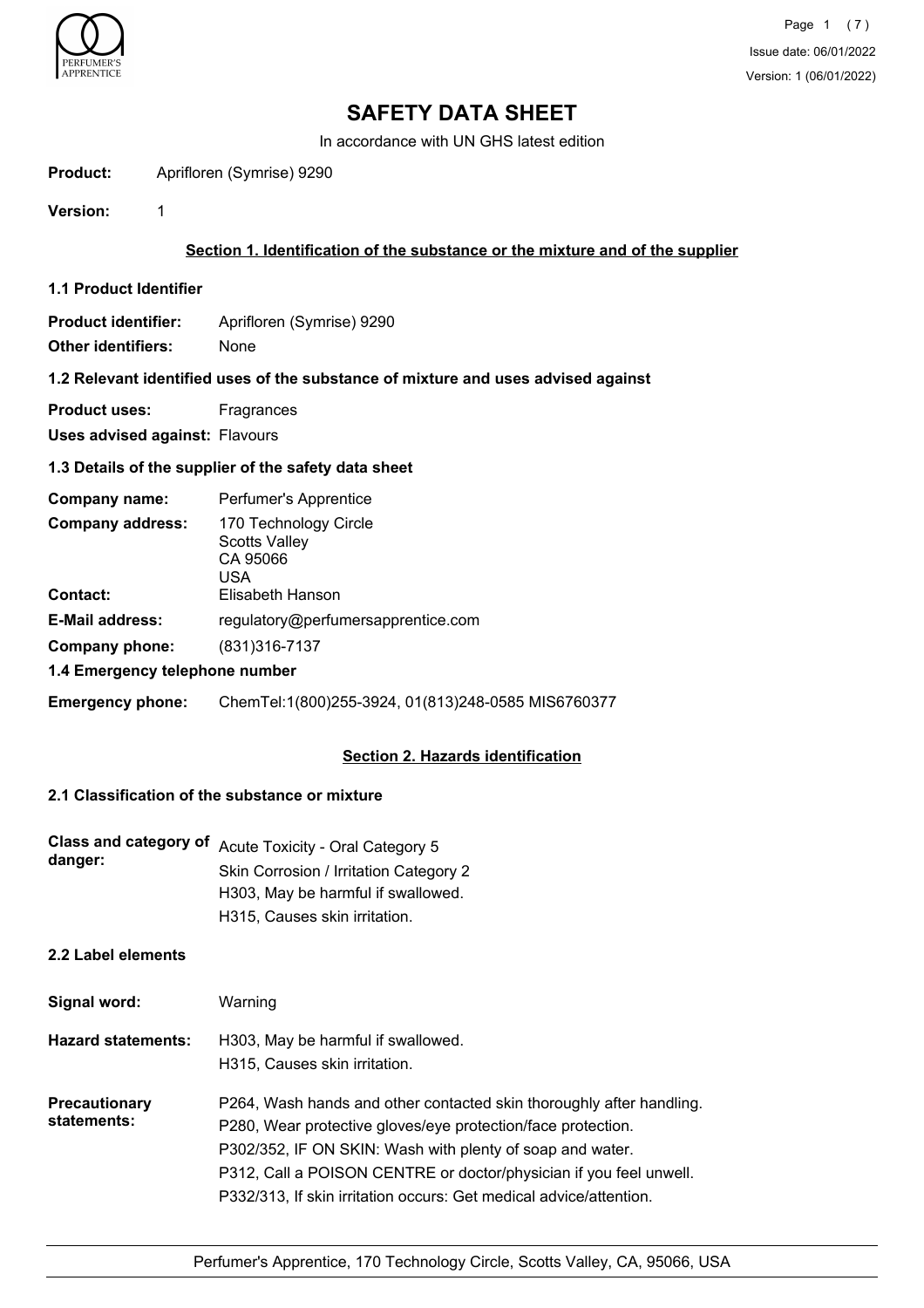

Page 2 (7) Issue date: 06/01/2022 Version: 1 (06/01/2022)

# **SAFETY DATA SHEET**

In accordance with UN GHS latest edition

| Product: | Aprifloren (Symrise) 9290 |  |
|----------|---------------------------|--|
|          |                           |  |

**Version:** 1

P362, Take off contaminated clothing and wash before reuse.



## **Section 3. Composition / information on ingredients**

#### **3.2 Mixtures**

#### **Contains:**

| <b>Name</b> | <b>CAS</b> | ЕC | %          | <b>GHS Classification</b>             |
|-------------|------------|----|------------|---------------------------------------|
| Aprifloren  |            |    | $100.00\%$ | Flam. Lig. 3-Skin Irrit. 2; H226-H315 |

#### **Substances with Community workplace exposure limits, not listed above:**

Not Applicable

#### **Section 4. First-aid measures**

#### **4.1 Description of first aid measures**

IF ON SKIN: Wash with plenty of soap and water.

Call a POISON CENTRE or doctor/physician if you feel unwell.

#### **4.2 Most important symptoms and effects, both acute and delayed**

May be harmful if swallowed.

Causes skin irritation.

#### **4.3 Indication of any immediate medical attention and special treatment needed**

None expected, see Section 4.1 for further information.

#### **SECTION 5: Firefighting measures**

#### **5.1 Extinguishing media**

Suitable media: Carbon dioxide, Dry chemical, Foam.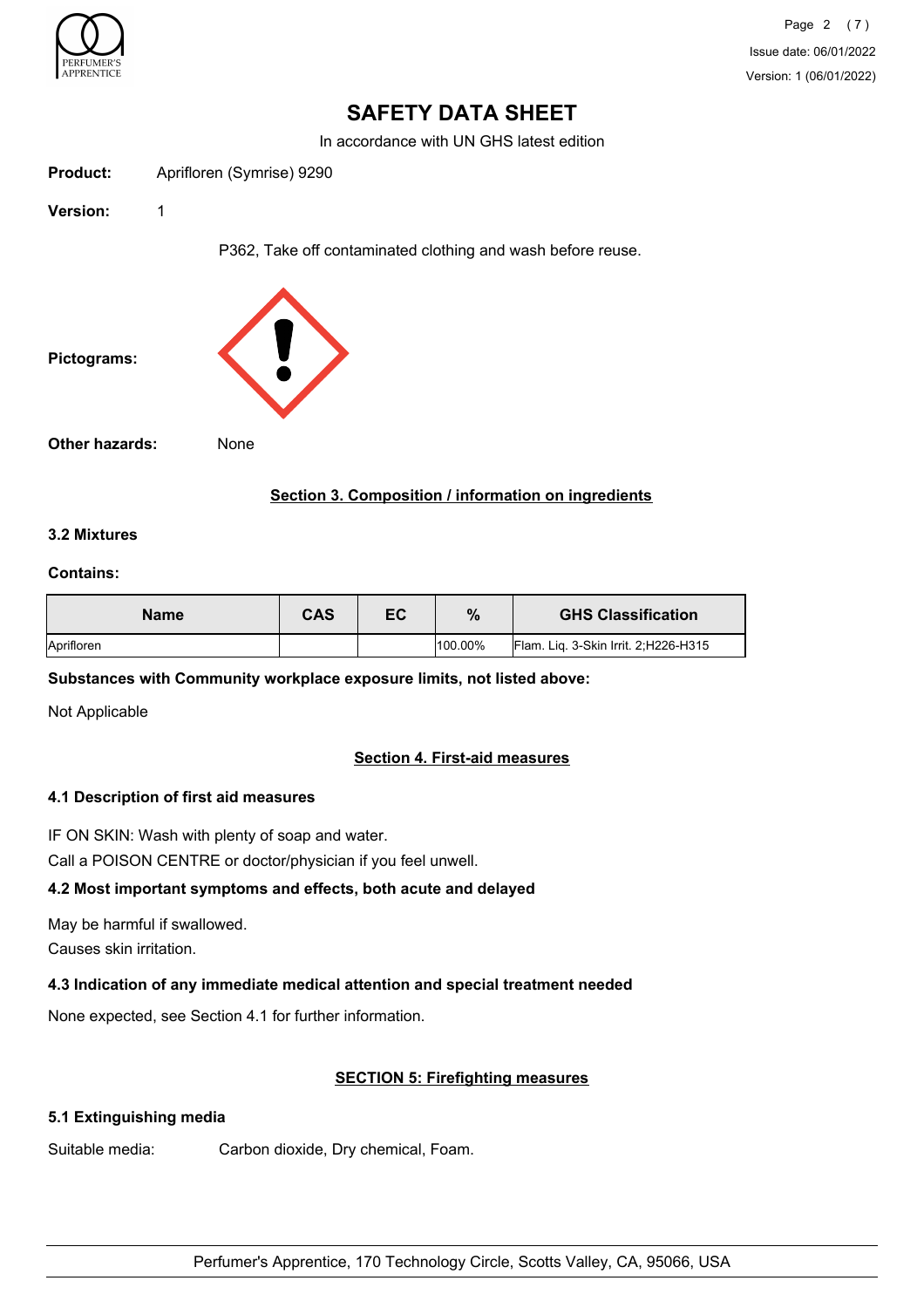

In accordance with UN GHS latest edition

**Product:** Aprifloren (Symrise) 9290

**Version:** 1

#### **5.2 Special hazards arising from the substance or mixture**

In case of fire, may be liberated: Carbon monoxide, Unidentified organic compounds.

#### **5.3 Advice for fire fighters:**

In case of insufficient ventilation, wear suitable respiratory equipment.

#### **Section 6. Accidental release measures**

#### **6.1 Personal precautions, protective equipment and emergency procedures:**

Avoid inhalation. Avoid contact with skin and eyes. See protective measures under Section 7 and 8.

#### **6.2 Environmental precautions:**

Keep away from drains, surface and ground water, and soil.

#### **6.3 Methods and material for containment and cleaning up:**

Remove ignition sources. Provide adequate ventilation. Avoid excessive inhalation of vapours. Contain spillage immediately by use of sand or inert powder. Dispose of according to local regulations.

# **6.4 Reference to other sections:**

Also refer to sections 8 and 13.

#### **Section 7. Handling and storage**

#### **7.1 Precautions for safe handling:**

Keep away from heat, sparks, open flames and hot surfaces. - No smoking. Use personal protective equipment as required. Use in accordance with good manufacturing and industrial hygiene practices. Use in areas with adequate ventilation Do not eat, drink or smoke when using this product.

#### **7.2 Conditions for safe storage, including any incompatibilities:**

Store in a well-ventilated place. Keep container tightly closed. Keep cool. Ground/bond container and receiving equipment. Use explosion-proof electrical, ventilating and lighting equipment. Use only non-sparking tools. Take precautionary measures against static discharge.

#### **7.3 Specific end use(s):**

Fragrances: Use in accordance with good manufacturing and industrial hygiene practices.

#### **Section 8. Exposure controls/personal protection**

#### **8.1 Control parameters**

Workplace exposure limits: Not Applicable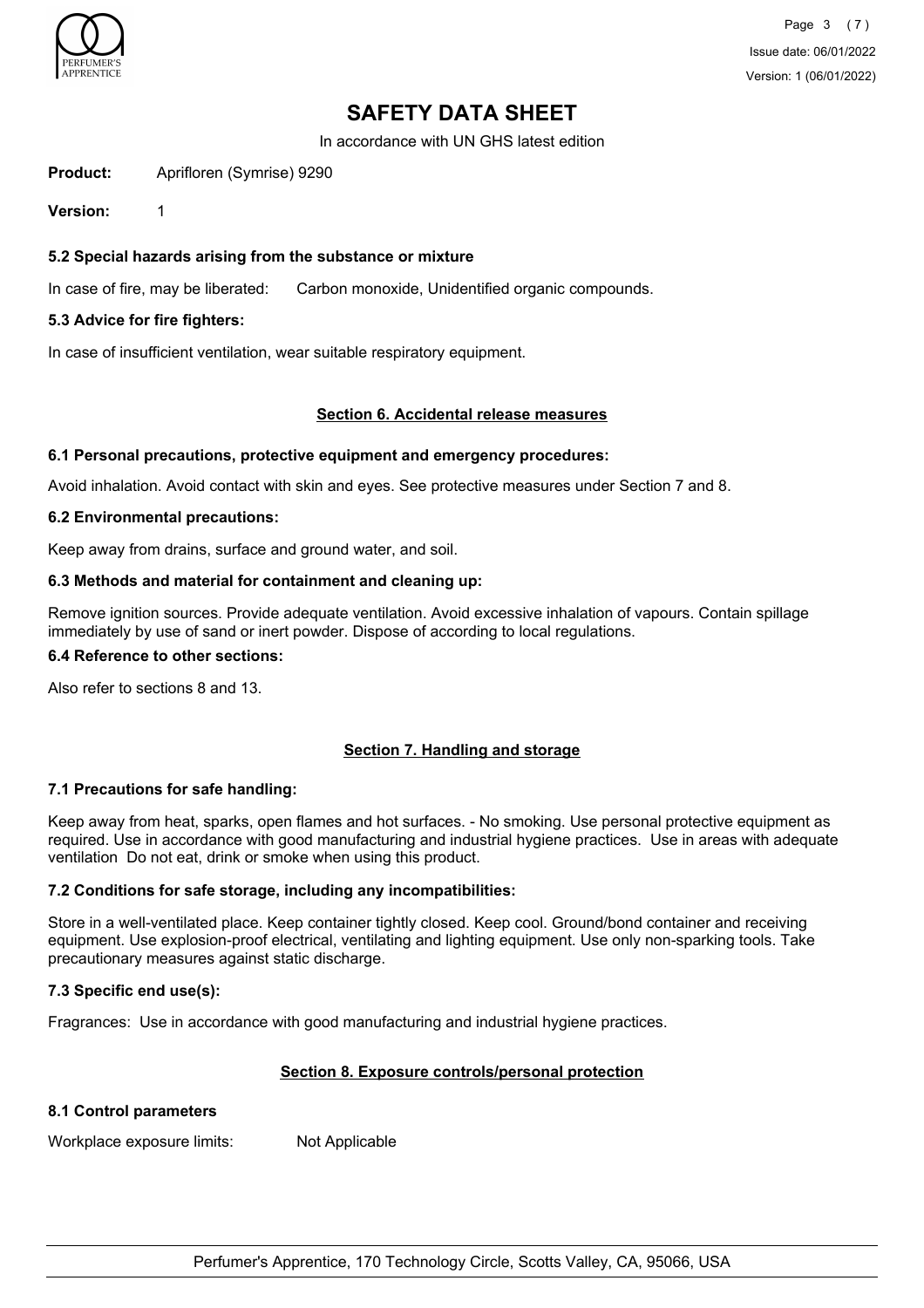

Page 4 (7) Issue date: 06/01/2022 Version: 1 (06/01/2022)

# **SAFETY DATA SHEET**

In accordance with UN GHS latest edition

**Product:** Aprifloren (Symrise) 9290

**Version:** 1

#### **8.2 Exposure Controls**

#### **Eye / Skin Protection**

Wear protective gloves/eye protection/face protection

#### **Respiratory Protection**

Under normal conditions of use and where adequate ventilation is available to prevent build up of excessive vapour, this material should not require special engineering controls. However, in conditions of high or prolonged use, or high temperature or other conditions which increase exposure, the following engineering controls can be used to minimise exposure to personnel: a) Increase ventilation of the area with local exhaust ventilation. b) Personnel can use an approved, appropriately fitted respirator with organic vapour cartridge or canisters and particulate filters. c) Use closed systems for transferring and processing this material.

Also refer to Sections 2 and 7.

#### **Section 9. Physical and chemical properties**

#### **9.1 Information on basic physical and chemical properties**

| Appearance:                    | Not determined |
|--------------------------------|----------------|
| Odour:                         | Not determined |
| pH:                            | Not determined |
| Initial boiling point / range: | Not determined |
| Flash point:                   | >93.5 °C       |
| Vapour pressure:               | Not determined |
| <b>Relative density:</b>       | Not determined |
| Solubility(ies):               | Not determined |
| 9.2 Other information:         | None available |

#### **Section 10. Stability and reactivity**

#### **10.1 Reactivity:**

Presents no significant reactivity hazard, by itself or in contact with water.

# **10.2 Chemical stability:**

Good stability under normal storage conditions.

# **10.3 Possibility of hazardous reactions:**

Not expected under normal conditions of use.

# **10.4 Conditions to avoid:**

Avoid extreme heat.

# **10.5 Incompatible materials:**

Avoid contact with strong acids, alkalis or oxidising agents.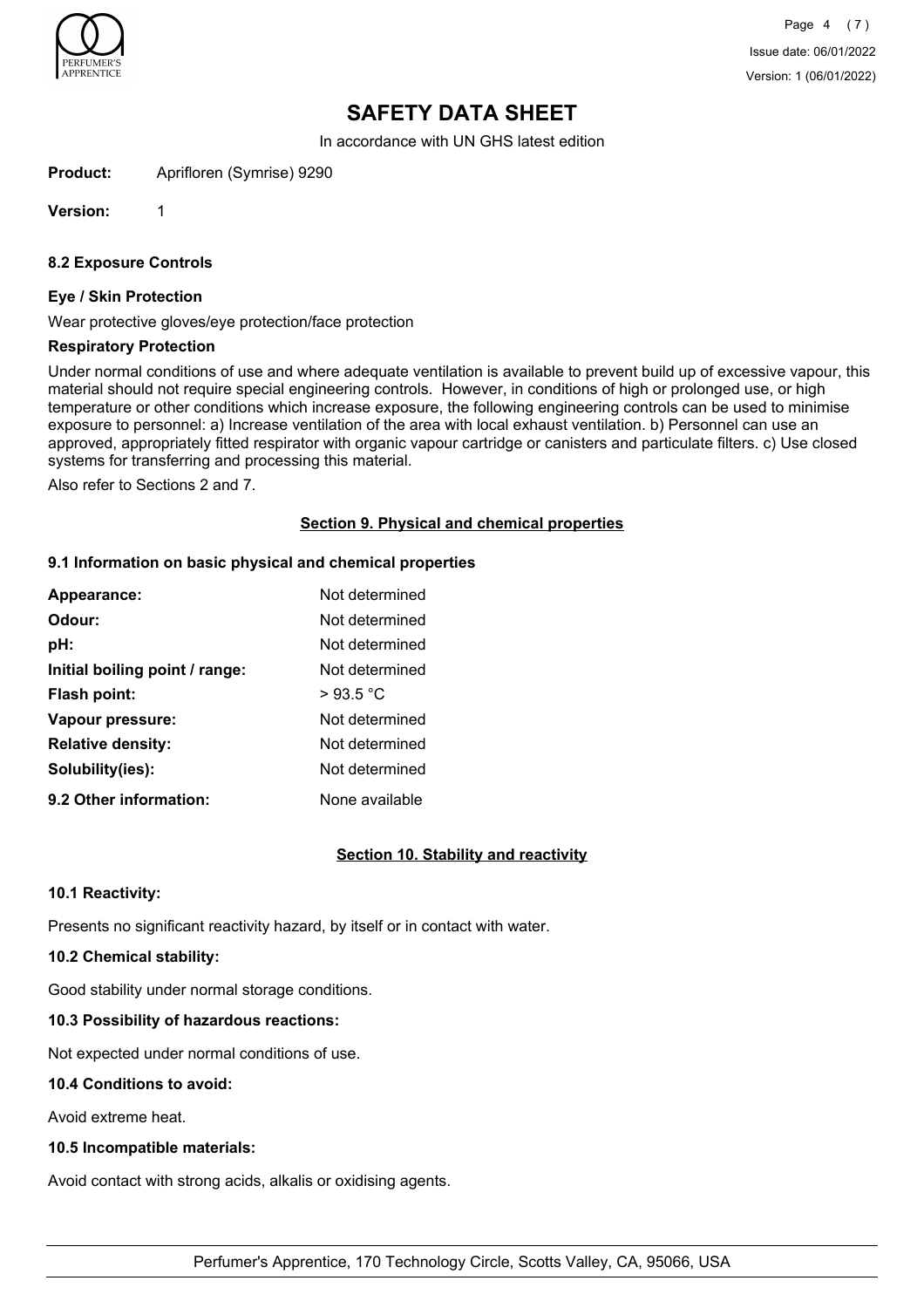

In accordance with UN GHS latest edition

**Product:** Aprifloren (Symrise) 9290

**Version:** 1

**10.6 Hazardous decomposition products:**

Not expected.

## **Section 11. Toxicological information**

#### **11.1 Information on toxicological effects**

This mixture has not been tested as a whole for health effects. The health effects have been calculated using the methods outlined in UN GHS.

May be harmful if swallowed.

Causes skin irritation.

Assumed Toxicity Value (LD50 or ATE) for Acute Oral Toxicity: Not Applicable **Assumed Toxicity Value (LD50 or ATE) for Acute Dermal Toxicity:** Not Applicable **Assumed Toxicity Value (LC50 or ATE) for Acute Inhalation Toxicity:** Not Available **Inhalation Route:** Not Available **Not Available Not Available** 

# **Information about hazardous ingredients in the mixture**

Not Applicable

Refer to Sections 2 and 3 for additional information.

#### **Section 12. Ecological information**

| 12.1 Toxicity:                      | Not available |
|-------------------------------------|---------------|
| 12.2 Persistence and degradability: | Not available |
| 12.3 Bioaccumulative potential:     | Not available |
| 12.4 Mobility in soil:              | Not available |

#### **12.5 Results of PBT and vPvB assessment:**

This substance does not meet the PBT/vPvB criteria of REACH, annex XIII.

**12.6 Other adverse effects:** Not available

#### **Section 13. Disposal considerations**

#### **13.1 Waste treatment methods:**

Dispose of in accordance with local regulations. Avoid disposing into drainage systems and into the environment. Empty containers should be taken to an approved waste handling site for recycling or disposal.

# **Section 14. Transport information**

**14.1 UN number:** Not classified **14.2 UN Proper Shipping Name:** Not classified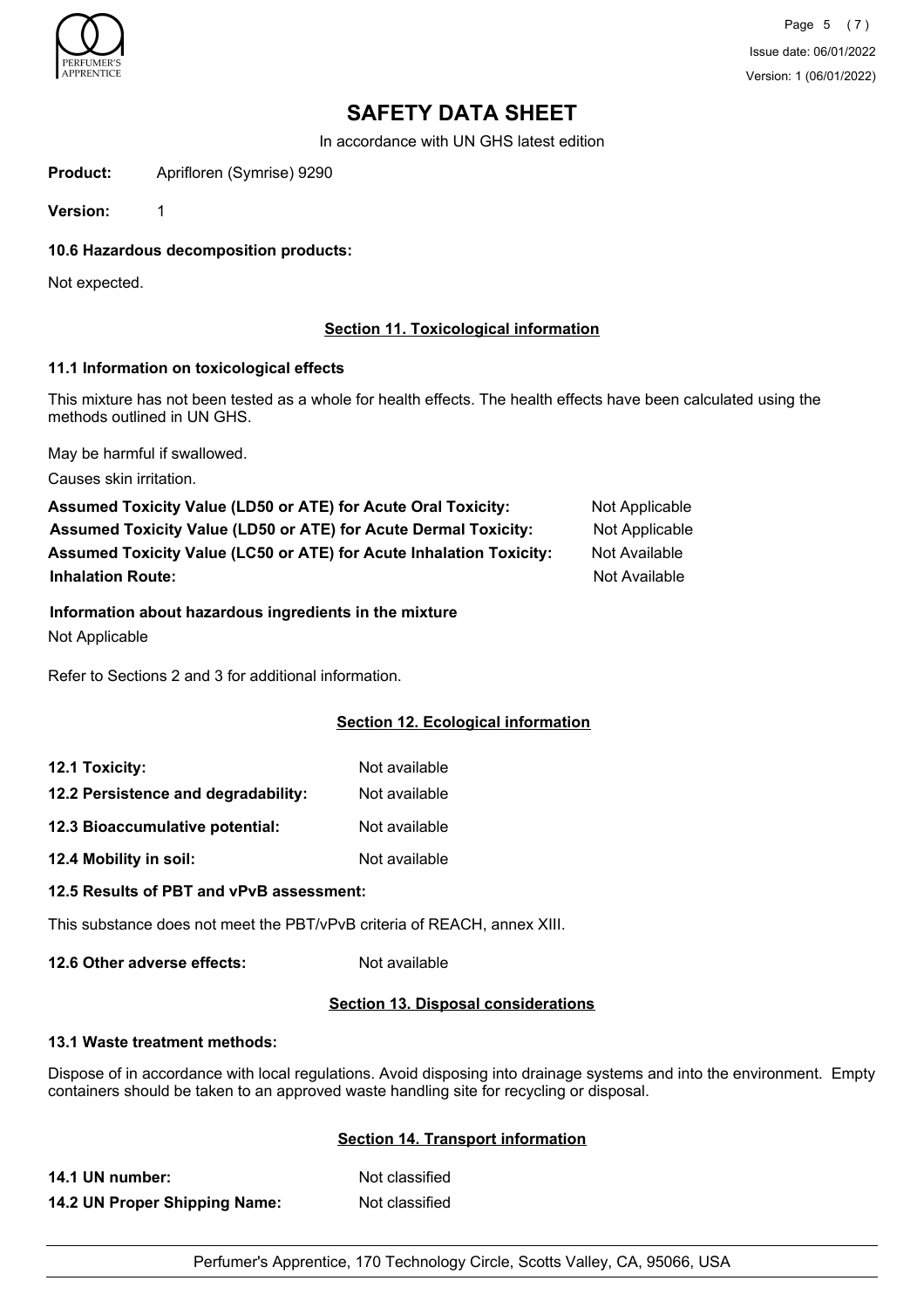

In accordance with UN GHS latest edition

| <b>Product:</b> | Aprifloren (Symrise) 9290 |
|-----------------|---------------------------|
|-----------------|---------------------------|

**Version:** 1

| 14.3 Transport hazard class(es):   | Not classified                                                                |
|------------------------------------|-------------------------------------------------------------------------------|
| <b>Sub Risk:</b>                   | Not classified                                                                |
| 14.4. Packing Group:               | Not classified                                                                |
| 14.5 Environmental hazards:        | Not environmentally hazardous for transport                                   |
| 14.6 Special precautions for user: | None additional                                                               |
|                                    | 14.7 Transport in bulk according to Annex II of MARPOL73/78 and the IBC Code: |

Not classified

#### **Section 15. Regulatory information**

## **15.1 Safety, health and environmental regulations/legislation specific for the substance or mixture**

None additional

## **15.2 Chemical Safety Assessment**

A Chemical Safety Assessment has not been carried out for this product.

# **Section 16. Other information**

| <b>Concentration % Limits:</b>  | SCI 2=10.00% SCI 3=1.00000000% |
|---------------------------------|--------------------------------|
| <b>Total Fractional Values:</b> | SCI 2=10.00 SCI 3=100.00       |
| Key to revisions:               |                                |

# Not applicable

# **Key to abbreviations:**

| <b>Abbreviation</b> | <b>Meaning</b>                                                                                             |
|---------------------|------------------------------------------------------------------------------------------------------------|
| Flam. Liq. 3        | Flammable Liquid, Hazard Category 3                                                                        |
| H226                | Flammable liquid and vapour.                                                                               |
| H315                | Causes skin irritation.                                                                                    |
| P210                | Keep away from heat, sparks, open flames and hot surfaces. - No smoking.                                   |
| P233                | Keep container tightly closed.                                                                             |
| P240                | Ground/bond container and receiving equipment.                                                             |
| P241                | Use explosion-proof electrical, ventilating and lighting equipment.                                        |
| P242                | Use only non-sparking tools.                                                                               |
| P243                | Take precautionary measures against static discharge.                                                      |
| <b>IP264</b>        | Wash hands and other contacted skin thoroughly after handling.                                             |
| P280                | Wear protective gloves/eye protection/face protection.                                                     |
| P303/361/353        | IF ON SKIN (or hair): Remove/take off immediately all contaminated clothing. Rinse skin with water/shower. |
| P332/313            | If skin irritation occurs: Get medical advice/attention.                                                   |
| P362                | Take off contaminated clothing and wash before reuse.                                                      |
| P370/378            | In case of fire: Use carbon dioxide, dry chemical, foam for extinction.                                    |
| P403/235            | Store in a well-ventilated place. Keep cool.                                                               |